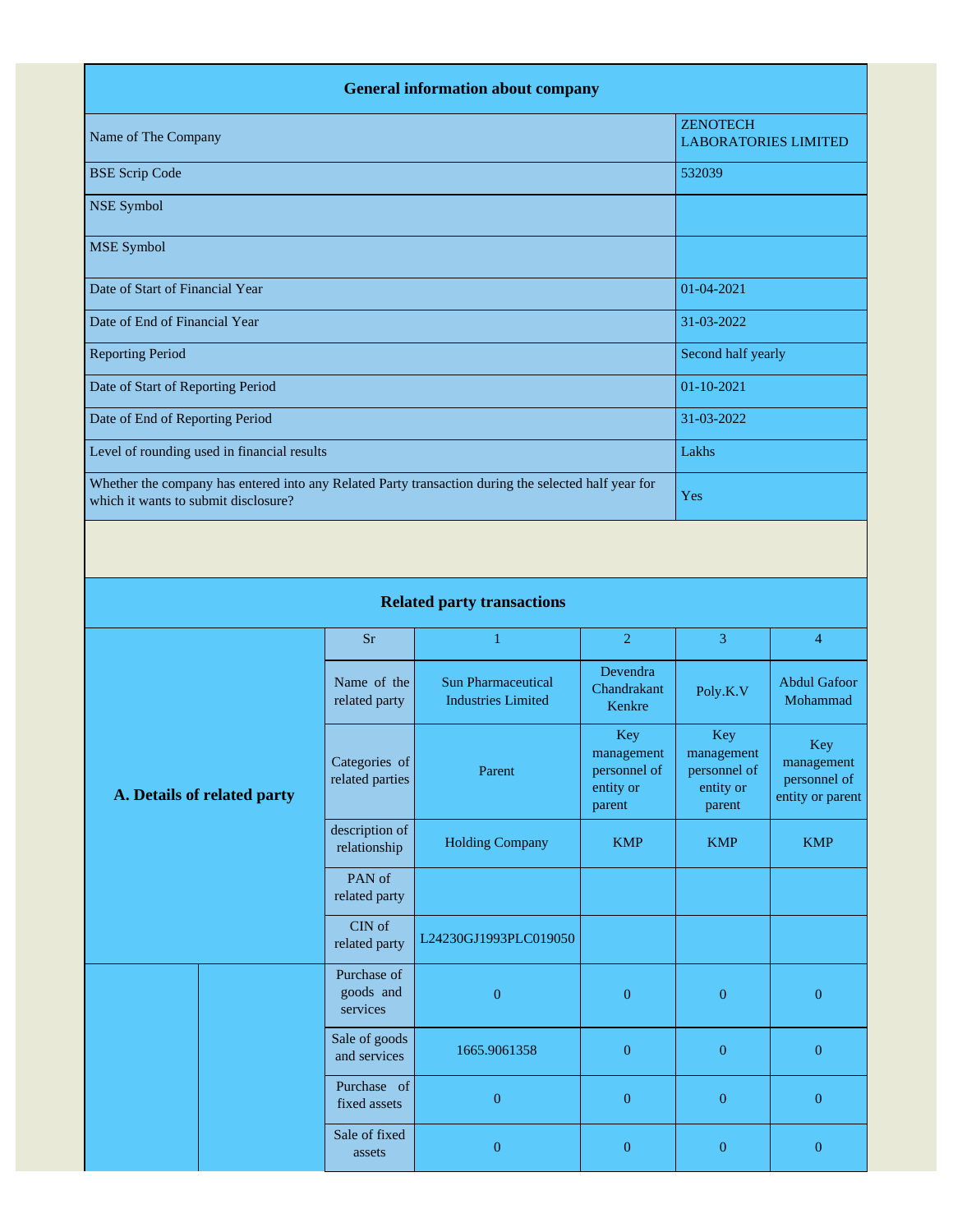|  | Rendering of<br>services       | 220.03845        | $\overline{0}$ | $\mathbf{0}$   | $\overline{0}$ |
|--|--------------------------------|------------------|----------------|----------------|----------------|
|  | Receiving of<br>services       | $\mathbf{0}$     | $\overline{0}$ | $\overline{0}$ | $\overline{0}$ |
|  | Leases                         | 243.34519        | $\overline{0}$ | $\overline{0}$ | $\overline{0}$ |
|  | Loans and<br>advances<br>given | $\mathbf{0}$     | $\overline{0}$ | $\overline{0}$ | $\overline{0}$ |
|  | Loans and<br>advances          | $\boldsymbol{0}$ | $\overline{0}$ | $\overline{0}$ | $\overline{0}$ |

| <b>B.</b> Details of<br>related | taken                                             |                  |                  |                  |                  |
|---------------------------------|---------------------------------------------------|------------------|------------------|------------------|------------------|
| party<br>transactions           | Loans and<br>advances<br>given that are<br>repaid | $\overline{0}$   | $\boldsymbol{0}$ | $\boldsymbol{0}$ | $\overline{0}$   |
|                                 | Loans and<br>advances<br>taken that are<br>repaid | 600              | $\boldsymbol{0}$ | $\overline{0}$   | $\overline{0}$   |
|                                 | Deposits<br>placed                                | $\boldsymbol{0}$ | $\boldsymbol{0}$ | $\boldsymbol{0}$ | $\boldsymbol{0}$ |
|                                 | Deposits<br>taken                                 | $\boldsymbol{0}$ | $\overline{0}$   | $\overline{0}$   | $\mathbf{0}$     |
|                                 | Transfer of<br>research $\&$<br>development       | $\boldsymbol{0}$ | $\boldsymbol{0}$ | $\overline{0}$   | $\boldsymbol{0}$ |
|                                 | <b>Transfers</b><br>under lease<br>agreement      | $\boldsymbol{0}$ | $\boldsymbol{0}$ | $\overline{0}$   | $\boldsymbol{0}$ |
|                                 | Equity<br>investment                              | $\overline{0}$   | $\overline{0}$   | $\overline{0}$   | $\overline{0}$   |
|                                 | Impairment in<br>equity<br>investment             | $\boldsymbol{0}$ | $\boldsymbol{0}$ | $\overline{0}$   | $\boldsymbol{0}$ |
|                                 | <b>Expense for</b><br>bad or<br>doubtful debts    | $\boldsymbol{0}$ | $\boldsymbol{0}$ | $\boldsymbol{0}$ | $\boldsymbol{0}$ |
|                                 | Guarantees or<br>collateral<br>given              | $\boldsymbol{0}$ | $\boldsymbol{0}$ | $\boldsymbol{0}$ | $\boldsymbol{0}$ |
|                                 | Guarantees or<br>collateral<br>taken              | $\boldsymbol{0}$ | $\boldsymbol{0}$ | $\boldsymbol{0}$ | $\boldsymbol{0}$ |
|                                 | Interest<br>income                                | $\boldsymbol{0}$ | $\overline{0}$   | $\overline{0}$   | $\mathbf{0}$     |
|                                 | Interest paid                                     | 41.76987         | $\overline{0}$   | $\overline{0}$   | $\overline{0}$   |
|                                 | Dividend<br>income                                | $\boldsymbol{0}$ | $\boldsymbol{0}$ | $\overline{0}$   | $\boldsymbol{0}$ |
|                                 | Dividend paid                                     | $\overline{0}$   | $\overline{0}$   | $\overline{0}$   | $\overline{0}$   |